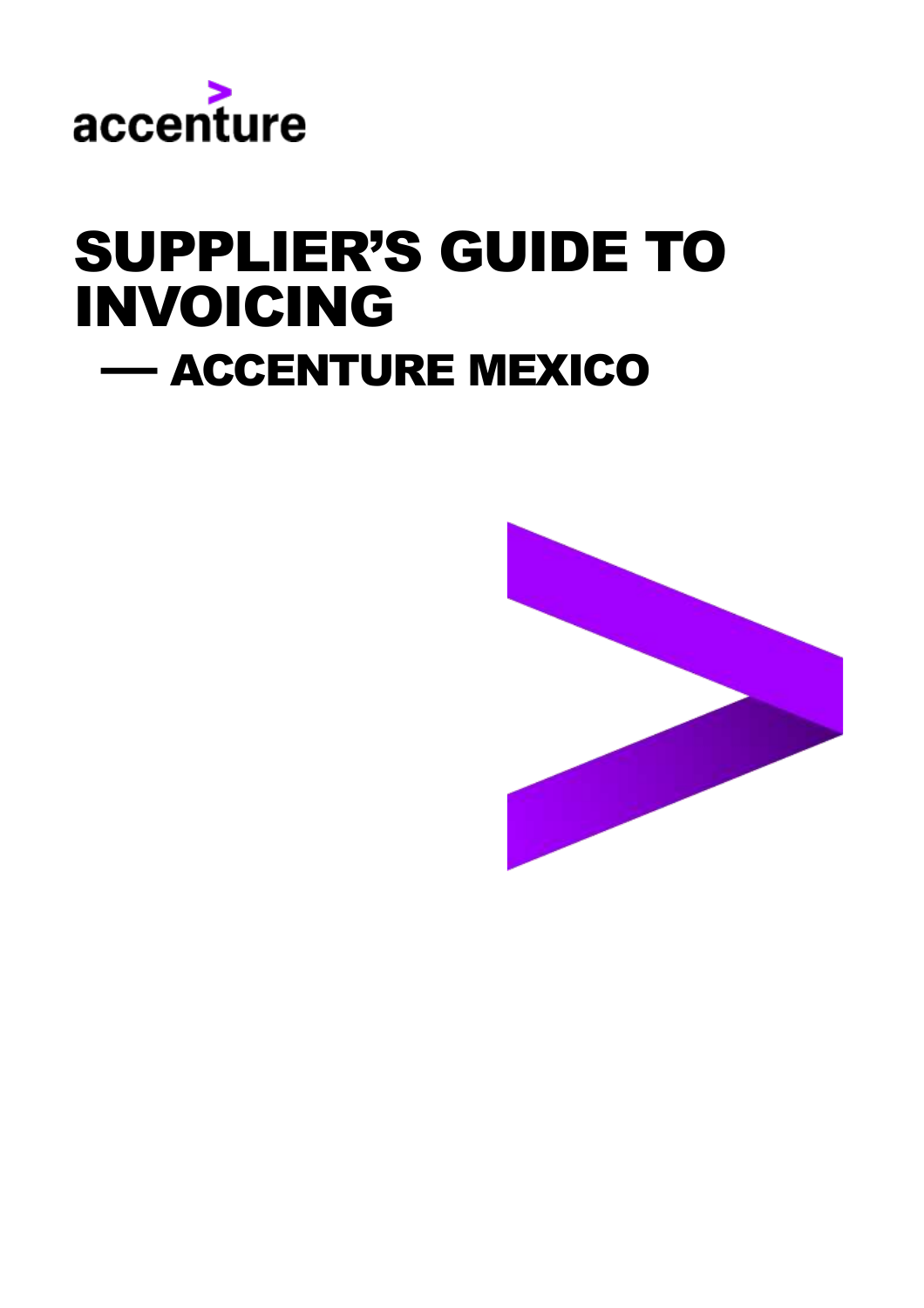# <span id="page-1-0"></span>**1.1 Contents**

| 1.1          |                                                               |  |
|--------------|---------------------------------------------------------------|--|
| $\mathbf{2}$ |                                                               |  |
| 2.1          | Establishing and maintaining your Accenture supplier profile3 |  |
| 2.2          |                                                               |  |
| 2.3          |                                                               |  |
| 2.4          |                                                               |  |
| a)           |                                                               |  |
| b)           |                                                               |  |
| c)           |                                                               |  |
| d)           |                                                               |  |
| 2.5          |                                                               |  |
| 2.6          |                                                               |  |
| 2.7          |                                                               |  |
| 3            |                                                               |  |
|              |                                                               |  |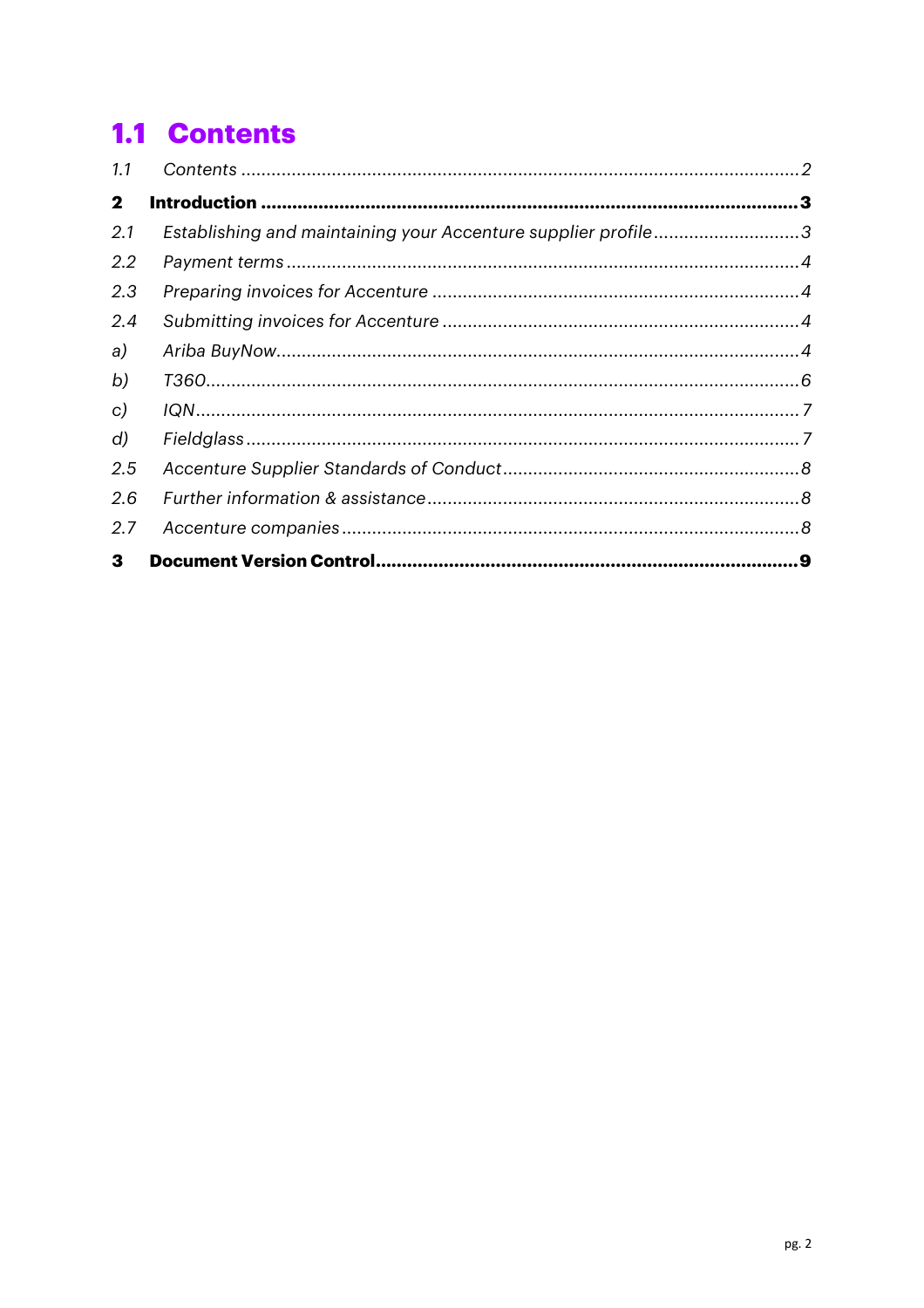# <span id="page-2-0"></span>**2 Introduction**

Dear Supplier, thank you for providing goods or services to Accenture Group. Accenture always aims to pay suppliers on time, within the payment terms that have been agreed, and will also follow local government regulations. This can only be achieved with the co-operation of our suppliers – please follow the guidelines outlined in this document to ensure that we can meet these targets.

# <span id="page-2-1"></span>*2.1 Establishing and maintaining your Accenture supplier profile*

In case you need to update your supplier profile, you should contact [procurement.support@accenture.com](mailto:procurement.support@accenture.com) and request which data you want to update. Please make sure the contact and payment information Accenture has is always current. If your mailing address, Commercial contact receipt email address, contact information, bank information, or phone numbers change. Please note that for bank information change (and other critical data, such as email, telephone) there will be a cross check done by mail or telephone.

Please, consider the following information regarding the requirements to obtain double taxation tax treaty benefits in case Mexico has celebrated the treaty with the country where you are resident.

Certificate of residence (COR) for tax purposes is required to be entitled to the benefits of tax treaties and avoid double taxation; in said treaties, rates are lower than those indicated in the Mexican income tax law (LISR 25%). The withholding tax rates set in those treaties may be applied directly by the payer (Accenture Mexico). The COR should be issued by an appropriate authority in the country where the supplier is resident and should be provided to Accenture Mexico before billing Accenture. *The COR is valid only during the calendar year in which it was issued, and the supplier must renew it in the following year to continue getting the tax treaty benefits.* 

*Please send the original COR in attention to:* 

*Accenture - Controllership Paseo de los Tamarindos 90 Torre 2 Piso 26 Col. Bosques de las Lomas CP 05120 Cuajimalpa Ciudad de México* 

The tax treaty benefit will apply only for suppliers providing the COR in a timely manner and being under compliance with the provisions of the treaty itself and other procedural provisions contained in the Mexican income tax law; so should they not have the COR at the time of payment, Accenture Mexico will withhold the tax at 25%. As for current regulations, the withholding tax must be paid to the Tax Administration and Accenture will not be responsible for any refunds to suppliers. The request for refunding the withholding tax shall be submitted directly by the supplier to the Mexican Tax Administration Service (SAT).

If you have any questions, please send an e-mail t[o impuestos.mexico@accenture.com](mailto:impuestos.mexico@accenture.com)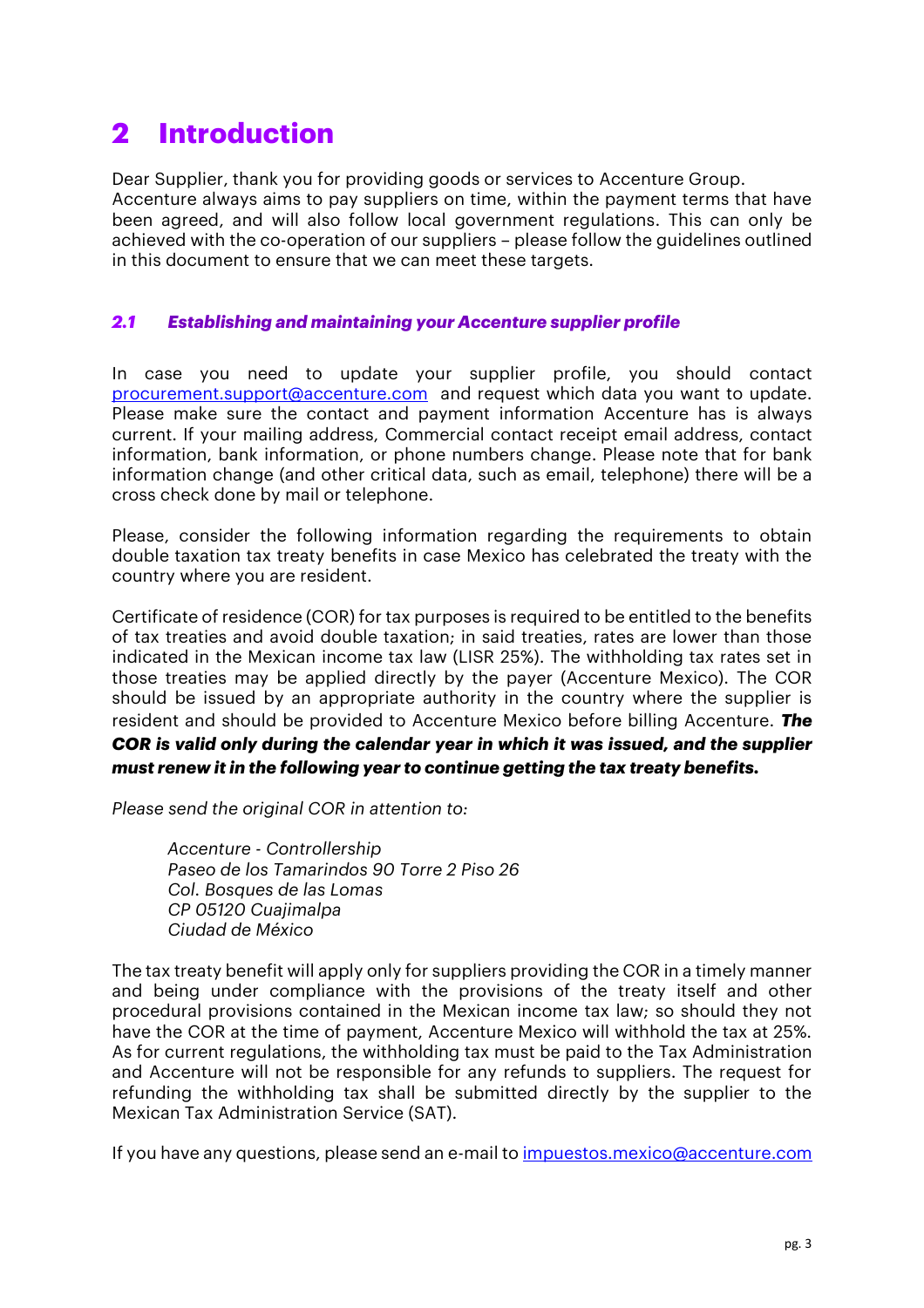# <span id="page-3-0"></span>*2.2 Payment terms*

Accenture's standard payment terms are **30 net days** from the date of a valid legal duly submitted VAT Invoice (Refer to Submitting Invoices, section 2.4), unless alternate payment terms have been agreed and formally documented.

# <span id="page-3-1"></span>*2.3 Preparing invoices for Accenture*

Please include all the following information on the invoice.

### ➢ **Information of your company**:

- Full legal name of your company or natural person issuing the invoice.
- VAT Identification Number.
- Tax Address.
- Total amount due.
- Detailed description of delivered goods or rendered services (price and quantity, net
- amount, VAT percentage, VAT amount, gross amount).
- Tax rate or taxes applied.
- Your complete banking details (Sort code, Swift Code, Account #, IBAN, etc).

# ➢ **Accenture information**:

- Accenture VAT number and general data: street address, city, zip code and country where goods or services were delivered (Refer to 'Accenture companies', section 2.7).
- Accenture SOW number, Accenture Purchase Order (PO) number beginning with 60 or 76 on the invoices (where the goods & services are provided against a PO).
- E-mail address of the Accenture contact who requested the goods or services. *Note: This employee will be asked to confirm receipt of the goods or service and verify the accuracy of the invoice before the payment can be released. This is essential if no SOW/PO number has been provided.*

# <span id="page-3-2"></span>*2.4 Submitting invoices for Accenture*

Please note that Accenture will only pay you in case you have a formal order from Accenture in one of the following tools:

### <span id="page-3-3"></span>**a) Ariba BuyNow**

- Accenture requires a Purchase Order (PO) for **all** purchases. Please request a PO# before providing any services so that you don't have any risk of delaying your payments or being now compliant with Accenture policies. In case of any doubt please contact [procurement.support@accenture.com.](mailto:procurement.support@accenture.com)
- If you are providing goods and services to Accenture under more than one PO, you must invoice for each PO separately. Only one PO can be referenced per invoice.
- The details and item-wise breakup on the invoice must match exactly with the description noted on the PO (for example, the 'Bill To' address must match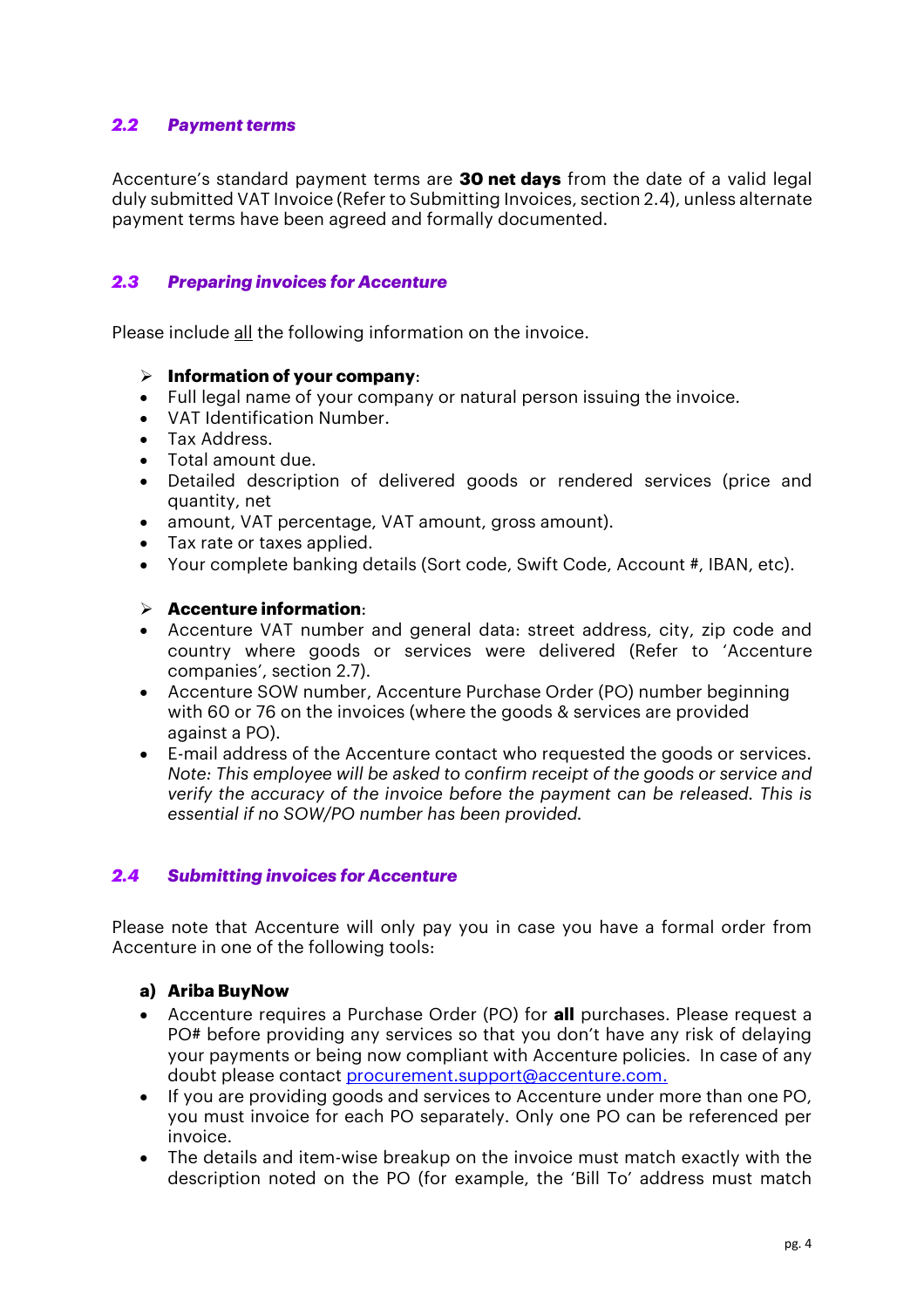exactly that outlined in the PO). Always reference the appropriate PO line item number for each line item on the invoice.

- Please note that a Purchase Requisition Number ("PRXXXXX") will **not** be accepted, please reference only a valid PO number (ex "**60xxxxxxxx**" or "**76xxxxxxxx**").
- Invoice value/quantity should **not** exceed the PO value/quantity. In case of any issues please contact your Accenture requestor to update the PO as required.
- Suppliers must issue all invoices on a timely basis. Kindly submit all invoices within **5 business days** from the invoice date and within the calendar year. Invoices of previous years will be rejected.
- Failure to issue or submit invoices on a timely basis may result in payments being delayed. **In no event shall Accenture be liable for any fees, costs, expenses or other charges where invoices are not submitted accurately or in a timely manner.**
	- 1. Foreign Suppliers:

All invoices and credit notes issued in the name of Accenture México group entities by foreign suppliers must be sent to the following email address, [acn.inv.mex@accenture.com](mailto:acn.inv.mex@accenture.com), complying with the guidelines mentioned below:

Once you submit your invoice, it will enter directly into the system and you will receive an automatic response that includes a unique reference number (URN). This reference number will be required later on if you have any concerns or queries about the status of your invoice, when contacting our support team, thru [asc.rtp.mx@accenture.com](mailto:asc.rtp.mx@accenture.com). Please take into account that the correct reception of your invoice indicates that it will be analyzed by the responsible team, but this does not guarantee its approval and/or payment. If necessary, you will be contacted for more information.

**- How to submit your invoice or credit note?** Send an email to the email address previously mentioned, [acn.inv.mex@accenture.com](mailto:acn.inv.mex@accenture.com). Note that you will be able to submit more than one invoice or credit note in the same email as long as you attach them individually as a PDF file. In other words, if you submit three invoices in the same email, it must contain three attachments in PDF format (each with an invoice image) so that the system can process them correctly.

Requirements:

| $\checkmark$ PDF format                                      |
|--------------------------------------------------------------|
| $\sqrt{}$ A4 size                                            |
| $\checkmark$ White background if possible                    |
| $\checkmark$ Maximum 250 pages per PDF file                  |
| $\checkmark$ Maximum of 10 attachments per email             |
| $\checkmark$ Maximum of 1 MB per file                        |
| $\checkmark$ Total size allowed by mail: 10 MB               |
| $\checkmark$ Important information in the body of the email. |
|                                                              |

In case you receive an "Error" notification, proceed with the corresponding corrections and send the documents again. Here are the most common causes of failure: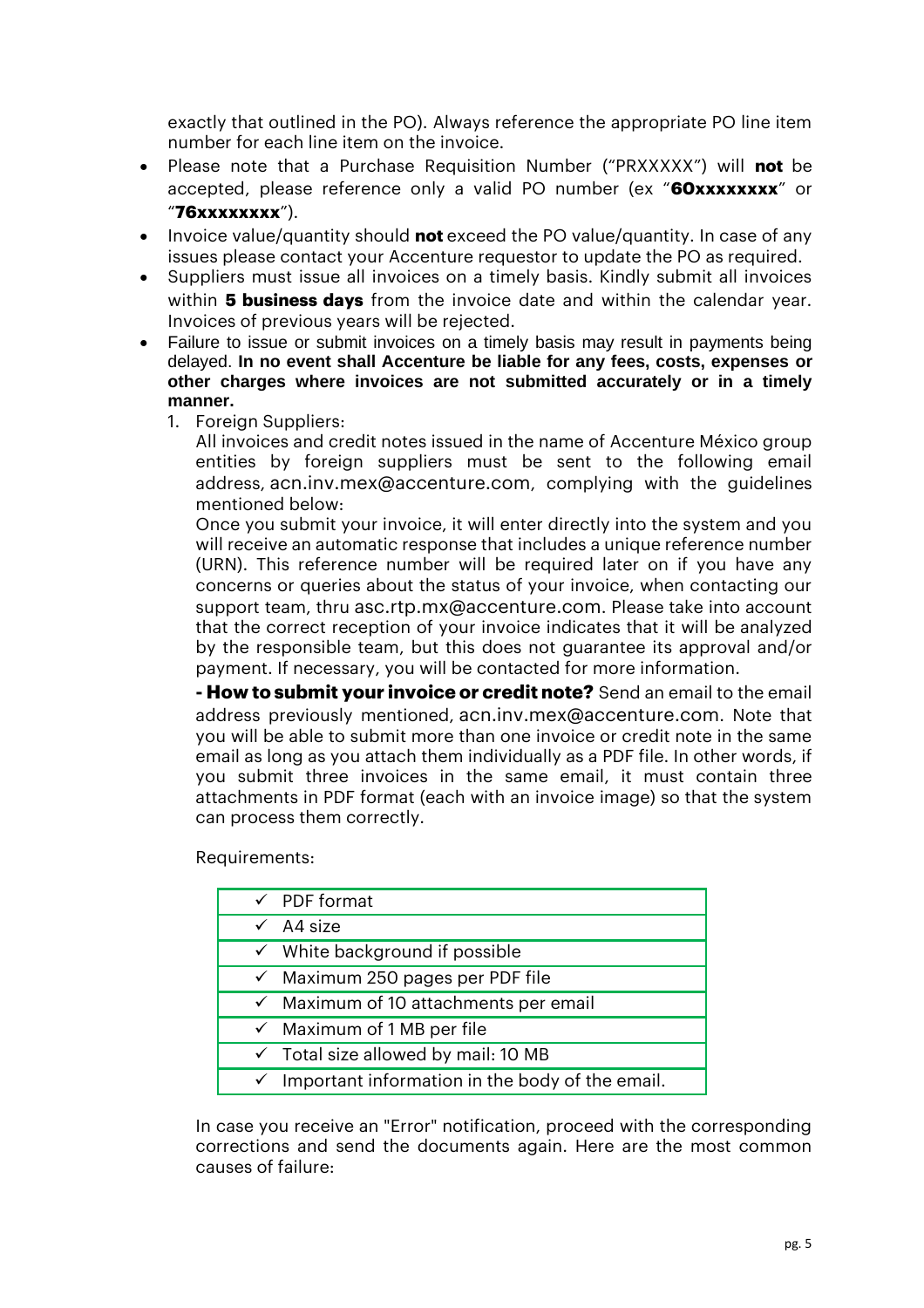|              | <b>*</b> Electronic document with handwriting. |
|--------------|------------------------------------------------|
| $\mathsf{x}$ | Encrypted PDF or password protected document.  |
|              | × PDF with digital signature.                  |
| ×            | Multiple attachments with the same name.       |
| ×            | Attachments with long names or special         |
|              | characters.                                    |
|              | <b>*</b> Invoices with watermarks.             |

**It is an essential requirement that the purchase order number (60XXXXXXXX or 76XXXXXXXX) and the requester's name to be included in the Payment Conditions field of the xml.**

Once you have received the automatic reply with the URN number, do not send your invoice to this box again. Otherwise, a duplicate will be generated in the system which will delay the processing of your invoice for payment.

# **2. National Suppliers**

Accenture access to all electronic invoices and credit notes issued by suppliers in the name of the Accenture México group entities through the SAT (Tax Administration System). For this reason, suppliers will no longer be required to send them, leaving inactive the mailbox that has been used in recent years for this purpose (fact.electronicas.mx@accenture.com).

Remember that invoices must always indicate the purchase order number (60XXXXXXXX or 76XXXXXXXX) and the applicant's name, to avoid processing delays.

<span id="page-5-0"></span>**b) T360 –** *This tool is only applicable for legal advisors.*

- Enter your Company Profile. If you are to submit invoices through T360° tool, you should have already be contacted by Accenture regarding you training in the matter. Contact **T360.administration@accenture.com** for further assistance
- **Submit timekeeper data.** For detailed instructions on how to submit timekeeper data refer to the job aids titled, 'Member Upload Guide for Data Exchange' and 'How to Enter Accenture Timekeeper Data, in the T360° Document Library.
- **The electronic invoice must be submitted to T360° alongside the ".xml" file.**
- The details and item-wise breakup on the invoice must match exactly with the description noted on the T360° Invoice profile (for example, the 'Bill To' address must match exactly that outlined in T360°). Always reference the appropriate Matter number for each invoice.
- Suppliers must issue all invoices on a timely basis. Kindly submit all invoices within **5 business days** from the invoice date and within the calendar year. Invoices of previous years will be rejected.
- Please **DO NOT** submit original invoices to the Share mailbox [fact.electronicas.mx@accenture.com](mailto:fact.electronicas.mx@accenture.com) - nor to the person who requested the goods or services. If your requestor needs a copy, they can see it in the system.
- Failure to issue or submit invoices on a timely basis may result in payments being delayed. **In no event shall Accenture be liable for any fees, costs, expenses or other charges where invoices are not submitted accurately or in a timely manner.**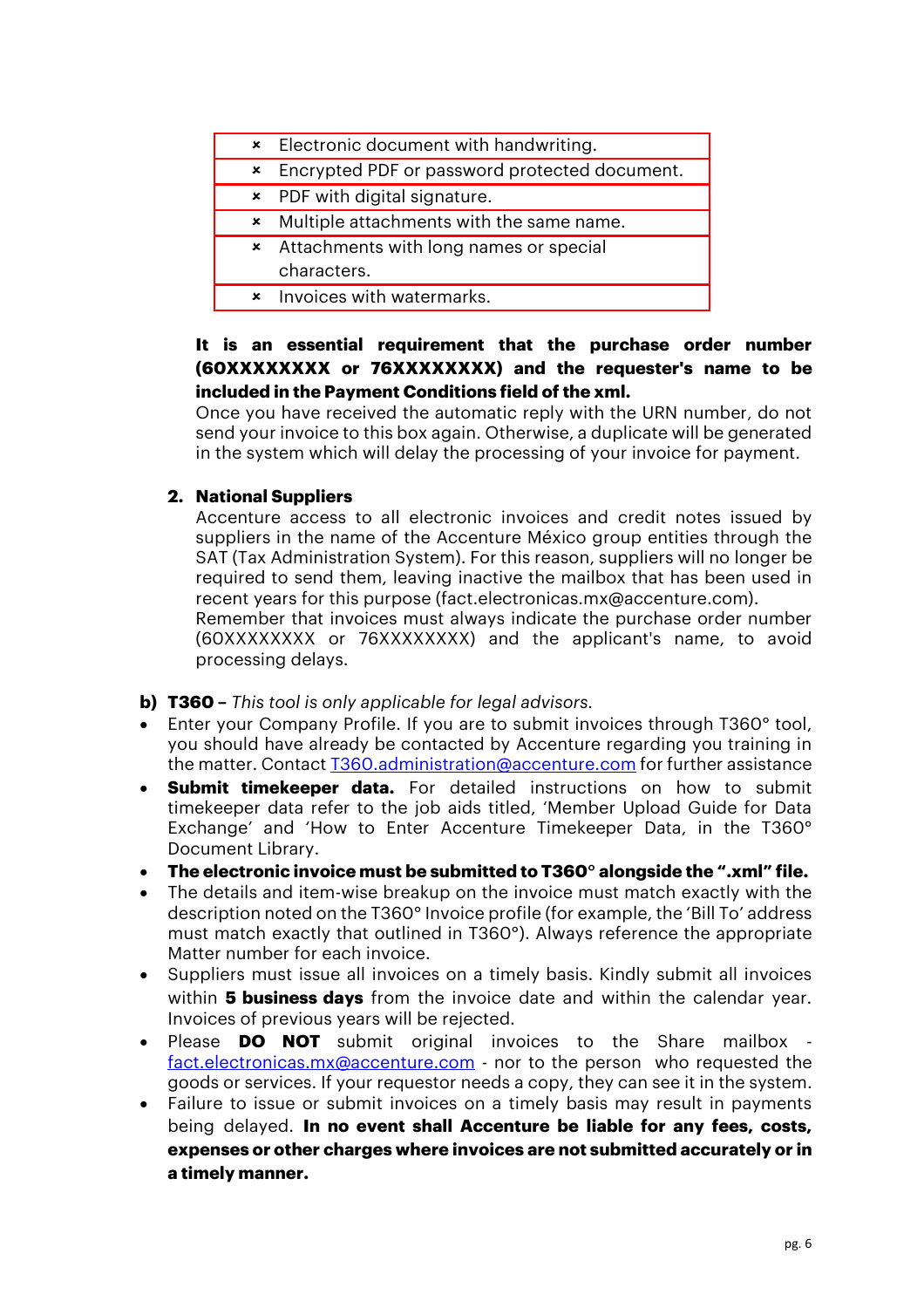- <span id="page-6-0"></span>**c) IQN –** *This tool is only applicable for staffing agencies providing Time & Material Services.*
- You should approve the WO in the system. If you are to submit invoices through IQN tool, you should have already be contacted by Accenture regarding you training in the matter. Contact *[cxhelpdesk@accenture.com](mailto:cxhelpdesk@accenture.com)* for further assistance.
- Generate your invoice accordingly with the Invoice Report generated in the system.
- The details and item-wise breakup on the invoice must match exactly with the description noted on the Invoice Report (for example, the 'Bill To' address must match exactly that outlined in the Invoice Report).
- **It is an essential requirement that the work order number be included in the Payment Conditions field of the xml.**
- Suppliers must issue all invoices on a timely basis. Kindly submit all invoices within **5 business days** from the invoice date and within the calendar year. Invoices of previous years will be rejected.
- Failure to issue or submit invoices on a timely basis may result in payments being delayed. **In no event shall Accenture be liable for any fees, costs, expenses or other charges where invoices are not submitted accurately or in a timely manner.**
- <span id="page-6-1"></span>**d) Fieldglass –** *This tool is going to be used for all other requirements*
- You should accept the SOW in the system.
- After you provide the service you should submit a request to invoice (milestone). As soon as you receive the milestone approval, you should generate your invoice and then attach the PDF in the Milestone.
- Please pay attention in filling out the **requested information.** In case the information is incorrect the invoice payment will be rejected, and you´ll need to review this data.
- The details and item-wise breakup on the invoice must match exactly with the description noted on the Milestones (for example, the 'Bill To' address must match exactly that outlined in the SOW). Always reference the appropriate Milestone number for each invoice.
- Suppliers must issue all invoices on a timely basis. Kindly submit all invoices within **5 business days** from the invoice date and within the calendar year. Invoices of previous years will be rejected.
- Please **DO NOT** submit original invoices to the Share mailbox [fact.electronicas.mx@accenture.com](mailto:fact.electronicas.mx@accenture.com) - nor to the person who requested the goods or services. If your requestor needs a copy, they can see it in the system.
- Failure to issue or submit invoices on a timely basis may result in payments being delayed. **In no event shall Accenture be liable for any fees, costs, expenses or other charges where invoices are not submitted accurately or in a timely manner.**
- All supplier materials are uploaded into the [SAP Fieldglass Reference Library](https://www.fieldglass.net/document_list.do)
- Contact [Servicessow@accenture.com](mailto:Servicessow@accenture.com) for further assistance.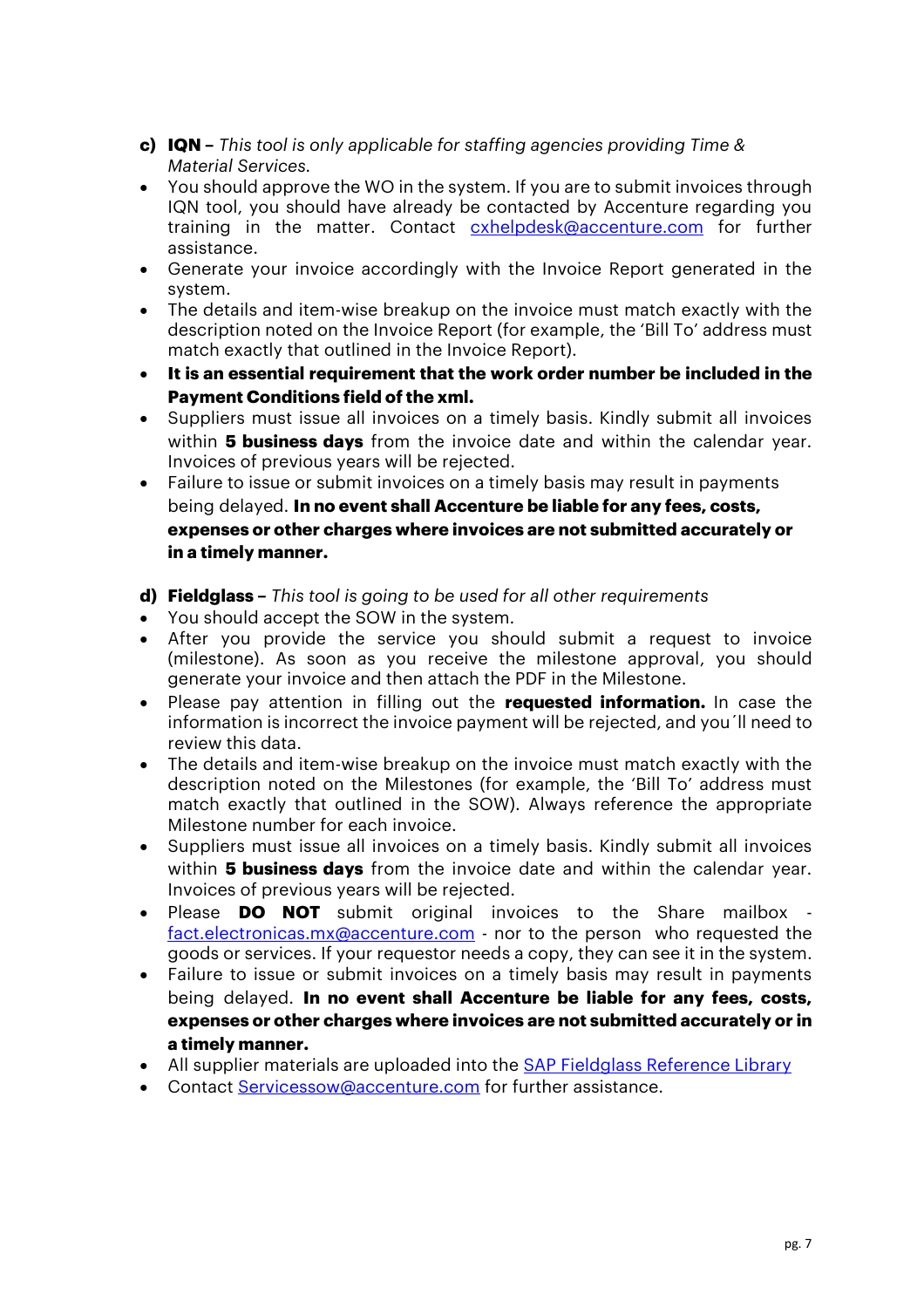#### <span id="page-7-0"></span>*2.5 Accenture Supplier Standards of Conduct*

Accenture is committed to conducting its business free from unlawful, unethical or fraudulent activity. Suppliers are expected to act in a manner consistent with the ethical and professional standards of Accenture set forth in the Accenture Supplier Standards of Conduct, including reporting promptly unlawful, fraudulent or unethical conduct. Accenture has established reporting mechanisms and prohibits retaliation or other adverse action for reporting such conduct. A copy of the Accenture Supplier Standards of Conduct can be found at the following address: [www.accenture.com/codeofbusinessethics.](http://www.accenture.com/codeofbusinessethics)

### <span id="page-7-1"></span>*2.6 Further information & assistance*

- All queries, concerns or statements should be routed through our customer support team at [asc.rtp.mx@accenture.com.](mailto:asc.rtp.mx@accenture.com)
- Our Customer Service representatives are available at the below numbers, Monday through Friday to provide you with assistance from 9 am to 2 pm (Local Time).

#### **General Helpdesk:**

+ 52 55 5284 730

#### <span id="page-7-2"></span>*2.7 Accenture companies*

#### ➢ **ACCENTURE SC**

#### **VAT (RFC)**: ACC901031IS6

**Legal address**: AV. PASEO DE LOS TAMARINDOS 90 TORRE 2 PISO 26, COL. BOSQUES DE LAS LOMAS, DELEG. CUAJIMALPA DE MORELOS, CIUDAD DE MÉXICO, C.P. 05120

#### ➢ **ACCENTURE TECHNOLOGY SOLUTIONS SA DE CV**

**VAT (RFC)**: ATS9409065F6 **Legal address**: AV. PASEO DE LOS TAMARINDOS 90 TORRE 2 PISO 26, COL. BOSQUES DE LAS LOMAS, DELEG. CUAJIMALPA DE MORELOS, CIUDAD DE MÉXICO, C.P. 05120

#### ➢ **ACCENTURE BRANCH HOLDINGS BV S DE RL**

**VAT (RFC)**: ABH1512189Z4 **Legal address**: AV. PASEO DE LOS TAMARINDOS 90 TORRE 2 PISO 26, COL. BOSQUES DE LAS LOMAS, DELEG. CUAJIMALPA DE MORELOS, CIUDAD DE MÉXICO, C.P. 05120

#### ➢ **OPERACIONES ACCENTURE SA DE CV**

**VAT (RFC)**: OAC040707NC3

**Legal address**: AV. PASEO DE LOS TAMARINDOS 90 TORRE 2 PISO 26, COL. BOSQUES DE LAS LOMAS, DELEG. CUAJIMALPA DE MORELOS, CIUDAD DE MÉXICO, C.P. 05120

#### ➢ **SERVICIOS TÉCNICOS DE PROGRAMACIÓN ACCENTURE SC**

#### **VAT (RFC)**: STP100514MM6 **Legal address**: AV. PASEO DE LOS TAMARINDOS 90 TORRE 2 PISO 26, COL. BOSQUES DE LAS LOMAS, DELEG. CUAJIMALPA DE MORELOS, CIUDAD DE MÉXICO, C.P. 05120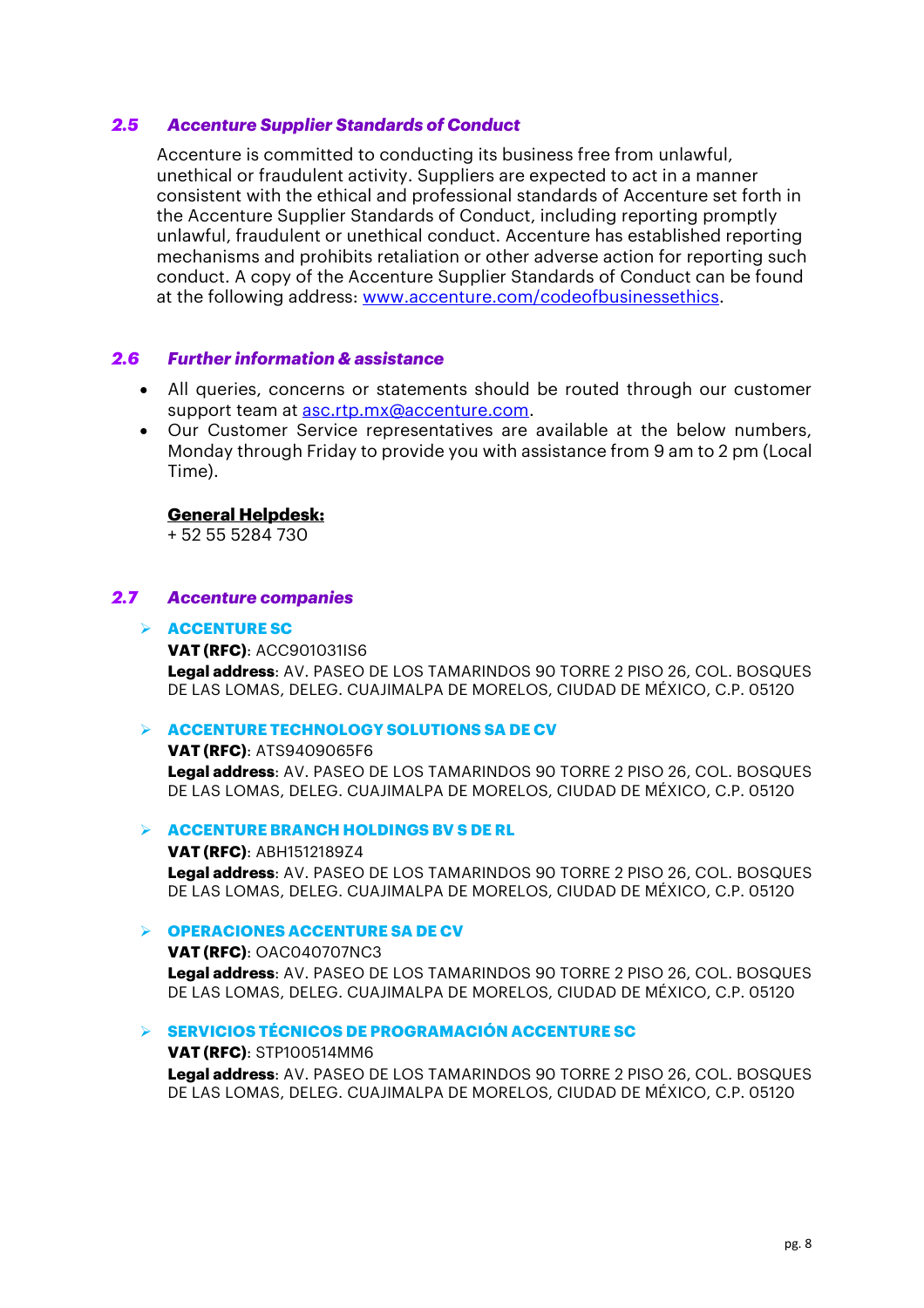# <span id="page-8-0"></span>**3 Document Version Control**

| <b>Owner:</b>            | LATAM P+ Lead                             |
|--------------------------|-------------------------------------------|
| <b>Reviewer:</b>         | Accenture Payables Lead and LATAM P+ Lead |
| <b>Review Frequency:</b> | Bi-annually                               |

| <b>Version#</b>  | <b>Date</b> | <b>Reason for Change</b>                                                                                                            |
|------------------|-------------|-------------------------------------------------------------------------------------------------------------------------------------|
| v1.0             | 21/07/2020  | Transfer of existing supplier guide into new global<br>template                                                                     |
| V1.1             | 15/10/2020  | Amendments to section 2.4 (addition of T360 / IQN /<br>Fieldglass)                                                                  |
| v1.2             | 29/10/2020  | Payment term amendment to section 2.2                                                                                               |
| v1.3             | 06/07/2021  | Amendment to email ingestion mailbox to section 2.4                                                                                 |
| v2.0             | 1/10/2021   | Accenture Supplier Standards of Conduct moved to<br>section 2.5 & Minor addition to contact details of<br>Fieldglass to section 2.4 |
| v2.1             | 21/11/2021  | Amendments to section 2.4 (for Ariba Buynow and IQN)<br>& Amendment to section 2.6                                                  |
| V <sub>2.2</sub> |             | 10/02/2022 Amendments to section 2.4 (for Ariba Buynow and IQN)                                                                     |